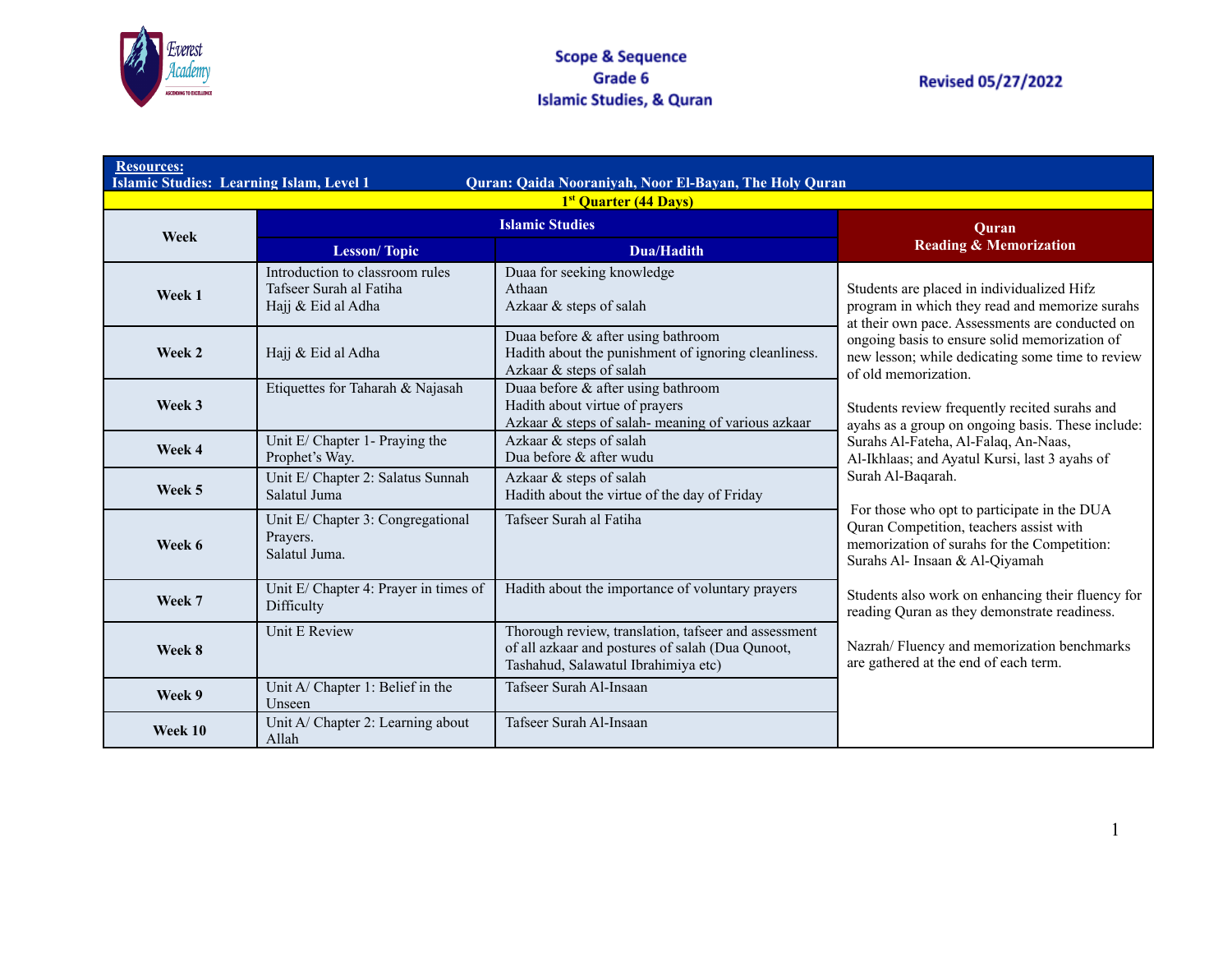

### **Scope & Sequence** Grade 6 **Islamic Studies, & Quran**

## **Revised 05/27/2022**

| <b>2nd Quarter (43 Days)</b> |                                                                              |                                                                                |                                                                                                                                                                                                                                                                                                                                                                                                                                                                                                     |
|------------------------------|------------------------------------------------------------------------------|--------------------------------------------------------------------------------|-----------------------------------------------------------------------------------------------------------------------------------------------------------------------------------------------------------------------------------------------------------------------------------------------------------------------------------------------------------------------------------------------------------------------------------------------------------------------------------------------------|
| Week                         | <b>Islamic Studies</b>                                                       |                                                                                | Ouran                                                                                                                                                                                                                                                                                                                                                                                                                                                                                               |
|                              | <b>Lesson/Topic</b>                                                          | Dua/Hadith                                                                     | <b>Reading &amp; Memorization</b>                                                                                                                                                                                                                                                                                                                                                                                                                                                                   |
| Week 1                       | Unit A/ Chapter 3: The Universe Speaks of<br>Tawheed                         | Etiquette for living with family<br>Du'a entering and exiting the home         | Students are placed in individualized Hifz<br>program in which they read and memorize<br>surahs at their own pace. Assessments are                                                                                                                                                                                                                                                                                                                                                                  |
| Week 2                       | Unit A/ Chapter 4: The World of Angels                                       | Etiquette for living with family<br>Du'a entering and exiting the home         | conducted on ongoing basis to ensure solid<br>memorization of new lesson; while dedicating<br>some time to review of old memorization.<br>Students review frequently recited surahs and<br>ayahs as a group on ongoing basis. These<br>include: Surahs Al-Fateha, Al-Falaq, An-Naas,<br>Al-Ikhlaas; and Ayatul Kursi, last 3 ayahs of<br>Surah Al-Baqarah.<br>For those who opt to participate in the DUA<br>Quran Competition, teachers assist with<br>memorization of surahs for the Competition: |
| Week 3                       | Unit A/ Chapter 5: Jibreel AS                                                | Tafseer Surah Al-Insaan                                                        |                                                                                                                                                                                                                                                                                                                                                                                                                                                                                                     |
| Week 4                       | Unit A/ Chapter 6: The Great Hadeeth of<br>Jibreel AS                        | Tafseer Surah Al-Insaan                                                        |                                                                                                                                                                                                                                                                                                                                                                                                                                                                                                     |
| Week 5                       | Unit A/ Chapter 7: Surah Al-Jinn<br>Lessons 1,2                              | Etiquette for Masjid<br>Du'a when entering $&$ exiting the Masjid.             |                                                                                                                                                                                                                                                                                                                                                                                                                                                                                                     |
| Week 6                       | Unit A/ Chapter 7: Surah Al-Jinn<br>Lessons 3,4                              | <b>Etiquette for Masjid</b><br>Du'a when entering $&$ exiting the Masjid.      |                                                                                                                                                                                                                                                                                                                                                                                                                                                                                                     |
| Week 7                       | Unit B: The Story of Prophet Musa AS<br>Chapter 1: In the Palace of Phiro/un | Relevant dua, hadith based on lesson<br>Hadith about importance of hospitality | Surahs Al- Insaan & Al-Qiyamah<br>Students also work on enhancing their fluency<br>for reading Quran as they demonstrate                                                                                                                                                                                                                                                                                                                                                                            |
| Week 8                       | Unit B/ Chapter 2: Musa Leaves Egypt                                         | Relevant dua, hadith based on lesson                                           | readiness.                                                                                                                                                                                                                                                                                                                                                                                                                                                                                          |
| Week 9                       | Review and assessment                                                        | <b>Review and Assessment</b>                                                   | Nazrah/Fluency and memorization<br>benchmarks are gathered at the end of each<br>term.                                                                                                                                                                                                                                                                                                                                                                                                              |

| 3 <sup>rd</sup> Quarter (43 Days) |                                           |                                                              |                                                                                         |
|-----------------------------------|-------------------------------------------|--------------------------------------------------------------|-----------------------------------------------------------------------------------------|
| Week                              | <b>Islamic Studies</b>                    |                                                              | Ouran                                                                                   |
|                                   | <b>Lesson/Topic</b>                       | Dua / Hadith                                                 |                                                                                         |
| Week 1                            | Unit B/ Chapter 3: Musa the Prophet       | Etiquette for going to bed<br>Dua for waking up and sleeping | Students are placed in individualized Hifz<br>program in which they read and memorize   |
| Week 2                            | Unit B/ Chapter 4: Musa and the Magicians | Etiquette for going to bed<br>Dua for waking up and sleeping | surahs at their own pace. Assessments are<br>conducted on ongoing basis to ensure solid |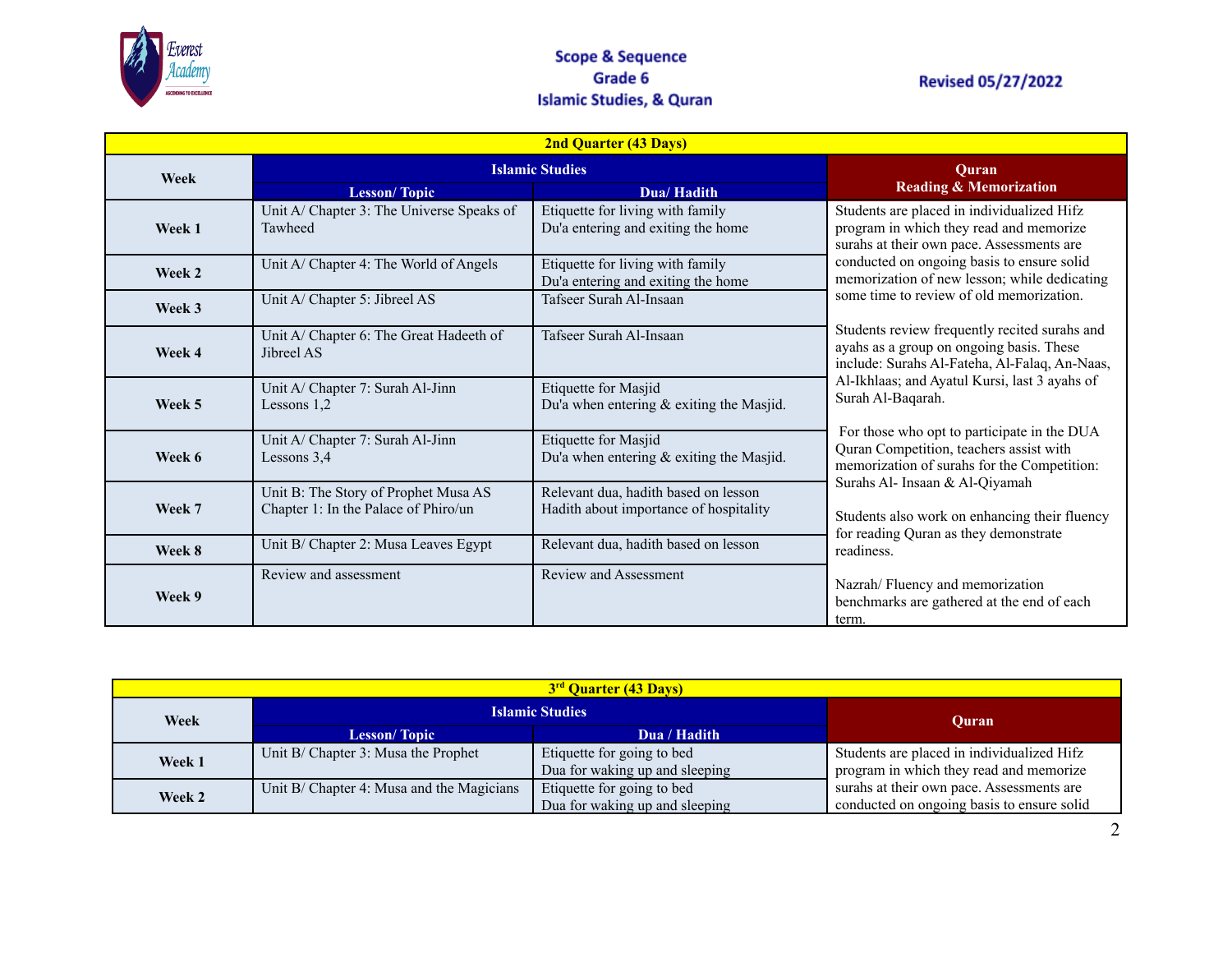

### **Scope & Sequence** Grade 6 **Islamic Studies, & Quran**

# **Revised 05/27/2022**

|        | 3 <sup>rd</sup> Quarter (43 Days)                                                      |                                                                     |                                                                                                                                   |  |  |
|--------|----------------------------------------------------------------------------------------|---------------------------------------------------------------------|-----------------------------------------------------------------------------------------------------------------------------------|--|--|
| Week   |                                                                                        | <b>Islamic Studies</b>                                              |                                                                                                                                   |  |  |
|        | <b>Lesson/Topic</b>                                                                    | Dua / Hadith                                                        | <b>Quran</b>                                                                                                                      |  |  |
| Week 3 | Unit B/ Chapter 5: God is with Me                                                      | Etiquette for eating.<br>Dua before and after eating.               | memorization of new lesson; while dedicating<br>some time to review of old memorization.                                          |  |  |
| Week 4 | Unit B/ Chapter 6: Wavering Faith<br>World Hijab Day (February 1) Prep/<br>Celebration | Ramadan-importance, duas, étiquettes for<br>fasting.                | Students review frequently recited surahs and<br>ayahs as a group on ongoing basis. These<br>include: Surahs Al-Fateha, Al-Falaq, |  |  |
| Week 5 | Review and Assessment                                                                  | Ramadan-importance, duas, étiquettes for<br>fasting.                | An-Naas, Al-Ikhlaas; and Ayatul Kursi, last 3<br>ayahs of Surah Al-Baqarah.                                                       |  |  |
| Week 6 | Unit C: Al Quran Al Kareem<br>Chapter 1: The Last Holy Book                            | Ramadan-importance, duas, étiquettes for<br>fasting.<br>Eid Prayer. | For those who opt to participate in the DUA<br>Quran Competition, teachers assist with                                            |  |  |
| Week 7 | Unit C/ Chapter 2: Short History of Quran                                              | Relevant Hadith and dua based on lesson                             | memorization of surahs for the Competition:<br>Surahs Al- Insaan & Al-Qiyamah                                                     |  |  |
| Week 8 | Unit C/ Chapter 3: Suwar and Ayat<br>Khateeb Recognition & Celebration                 | Tafseer Surah Al-Qyiamah.                                           | Students also work on enhancing their fluency<br>for reading Quran as they demonstrate                                            |  |  |
| Week 9 | Unit C/ Chapter 4: You Love it, Then<br>Respect it                                     | Tafseer Surah Al-Qyiamah.                                           | readiness.<br>Nazrah/Fluency and memorization<br>benchmarks are gathered at the end of each<br>term.                              |  |  |

| <b>4th Quarter (46 Days)</b> |                                                           |                                                                 |                                                                                          |
|------------------------------|-----------------------------------------------------------|-----------------------------------------------------------------|------------------------------------------------------------------------------------------|
|                              | <b>Islamic Studies</b>                                    |                                                                 | Ouran                                                                                    |
| Week                         | <b>Lesson/Topic</b>                                       | Dua / Hadith                                                    | <b>Reading &amp; Memorization</b>                                                        |
| Week 1                       | Unit C/ Chapter 5: Mission Possible-<br>Becoming a Hafidh | Hadith about brotherhood.                                       | Students are placed in individualized Hifz<br>program in which they read and memorize    |
| Week 2                       | Surah Al- Mursalat                                        | Hadith about the importance of faith and<br>brotherhood.        | surahs at their own pace. Assessments are<br>conducted on ongoing basis to ensure solid  |
| Week 3                       | Surah Al- Mursalat                                        | Du'aa after boarding a vehicle.                                 | memorization of new lesson; while dedicating<br>some time to review of old memorization. |
| Week 4                       | Unit D: Prophet Muhammad SA Calls<br>for Peace            | Hadith about the virtue of kindness towards<br>poor and widows. |                                                                                          |